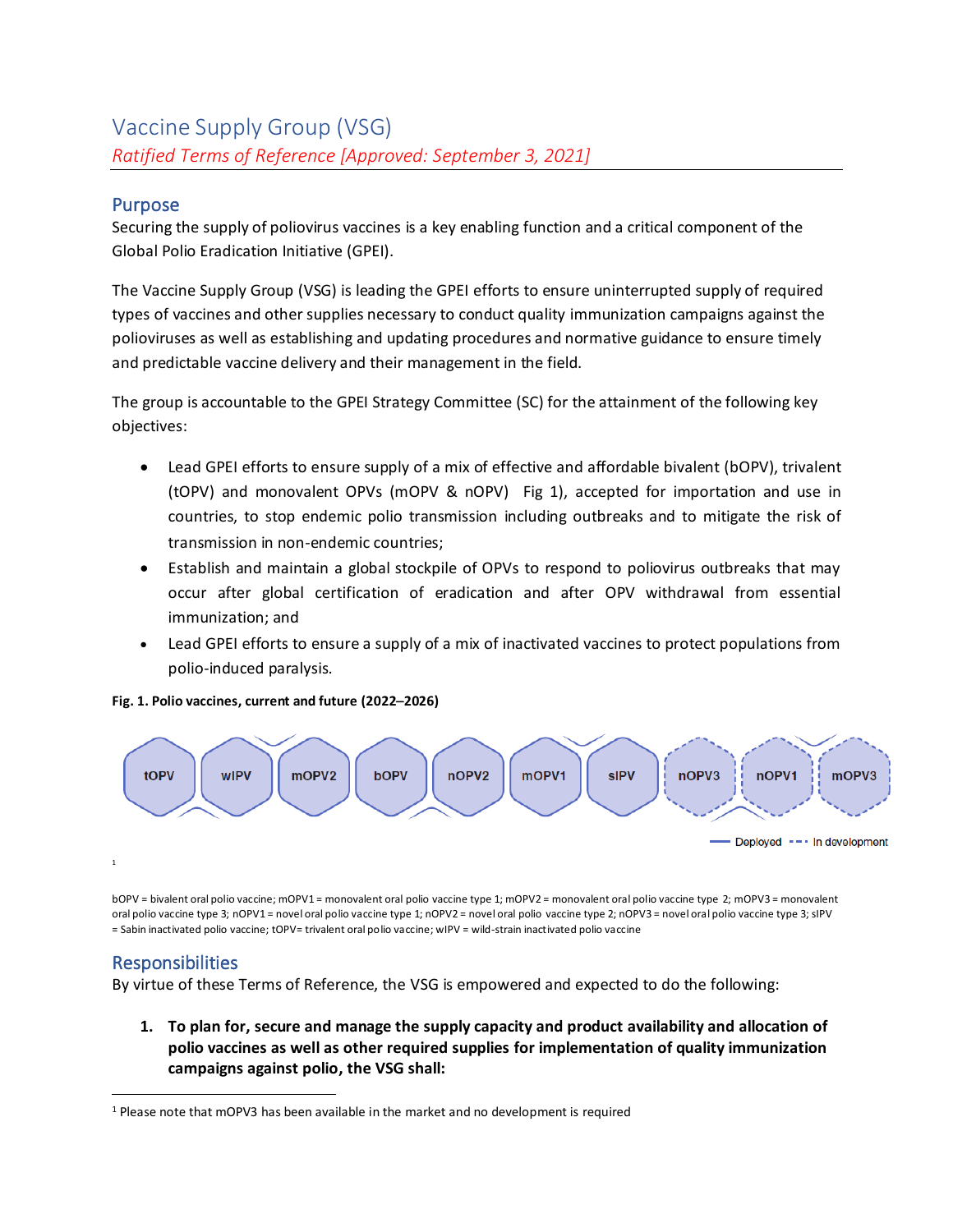- $\circ$  Analyze global polio vaccine demand and supply trends and maintain an updated vaccine forecast for the near- (<6 months), medium- (6-12 months), and long-term (>12 months), which will be updated weekly and shared via a dashboard;
- $\circ$  Develop supply plans and budget forecasts for the supply of polio vaccines and other supplies as necessary towards cessation, in collaboration with the Polio Research and Analytics Group when relevant;
- $\circ$  Advise relevant GPEI groups and vaccine manufacturers on emerging shifts in global polio vaccine supply and/or demand in line with production lead times;
- $\circ$  Work with manufacturers to coordinate the production and delivery of sufficient vaccines and other supplies as applicable to eradicate polio, including articulating budget requirements and timing for vaccine supply to avoid stockouts and support robust availability of all needed polio vaccines;
- $\circ$  Collect, analyze, and disseminate information on the robustness of the polio vaccine supply chain;
- $\circ$  Develop and recommend appropriate risk mitigation measures to collectively ensure uninterrupted availability of polio vaccines for GPEI decision making;
- o Advise Regional Operations (RO) and relevant Global Program Support (GPS) groups on OPV supply issues as they relate to SIA planning and execution;
- o Forecast, plan for, establish, and maintain polio vaccine stockpiles in preparation for potential outbreaks, before and after cessation; and
- o Work closely with the Polio Research Group, nOPV Working Groups and other relevant teams on deployment of new polio vaccines and technologies for their delivery.
- **2. To provide normative guidance and capacity building assistance in support of regional and country-level vaccine management activities, the VSG shall:**
	- $\circ$  Conduct regular evaluations of vaccine utilization in priority countries of vaccines deployed from stockpiles;
	- o Advise RO groups about the issues affecting effective vaccine management and recommend potential mitigation measures;
	- o Develop, update, and disseminate guidelines and tools to:
		- Monitor country-level polio vaccine management;
		- **E** Strengthen polio vaccine management at the global, regional, and country levels;
	- $\circ$  Partner with RO groups to conduct advocacy aimed at strengthening polio vaccine management at the country and regional levels; and
	- $\circ$  Coordinate with other GPS groups to ensure that vaccine management is appropriately reflected in relevant guidelines and training materials produced by the GPEI.

### Gender Perspective

Gender mainstreaming (the process of assessing implications for women and men of any planned action, in all areas and at all levels) is an integral dimension to the achievement of gender equality, which is considered a powerful determinant of health outcomes and a major factor in the movement towards polio eradication.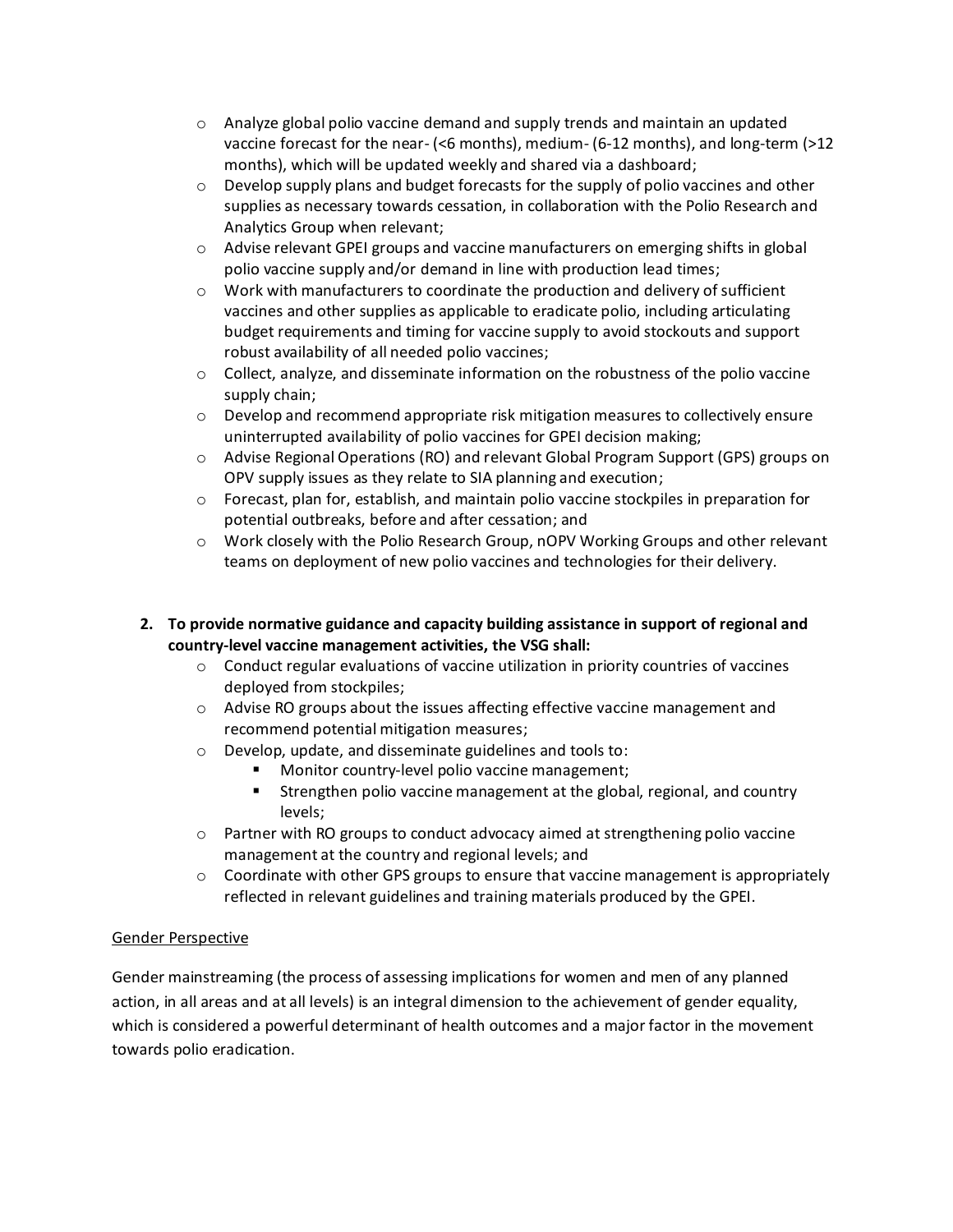The VSG is responsible for supporting gender mainstreaming and the GPEI gender strategy within the group by:

- Dedicating time to develop and undertake activities to mainstream gender in their respective group, in conjunction with the Gender Mainstreaming Group (GMG), on an annual basis, and ensuring completion of activities (e.g., training via webinars, coaching, and/or mentoring).
- Leveraging technical support from the GMG, where feasible and applicable, throughout the course of activities (i.e., across program planning, design, implementation, monitoring, evaluation) to ensure that a gender equality lens is being applied.
- Being aware of GPEI's Gender Equality Strategy KPIs and implementing actions to help meet the expected results, leveraging support from the GMG, where needed.

# Composition & Secretariat

# Leadership

- The VSG shall be led by a Chair and Vice-Chair. UNICEF Supply Division will always hold either the Chair or Vice-Chair role.
- The SC will appoint the named parties for the roles of Chair and Vice-Chair after soliciting feedback from the VSG members, using coordination support from the SC Secretariat. It is recommended that the individuals nominated to these two roles do not come from the same organization.
- The term for each role is 12 months, with the option for rotation (preferred) or renewal at the discretion of the SC.

# Additional Vaccine Supply Group Member Selection & Roles

- Additional membership of the VSG shall consist of as many individuals as the co-Chairs deem necessary to efficiently and effectively fulfill the group's responsibilities.
- The SC shall assign individuals from partner agencies to the VSG in accordance with the needs communicated by the co-Chairs and in alignment with these Terms of Reference.

### Membership Expectations

In general, individual members of the VSG have the following responsibilities:

- Be familiar with the charge and work of the VSG.
- Have pertinent expertise (e.g., epidemiology, business) and/or represent the perspective of an agency or stakeholder group.
- Attend 70% of all meetings (and for the entire duration of the meetings).
	- A committee member who misses two consecutive meetings, when the member has not made a case for exception to the Chair, may be replaced.
	- If replacement of a member is required, the Chair will flag the issue with the pertinent agency and make the request.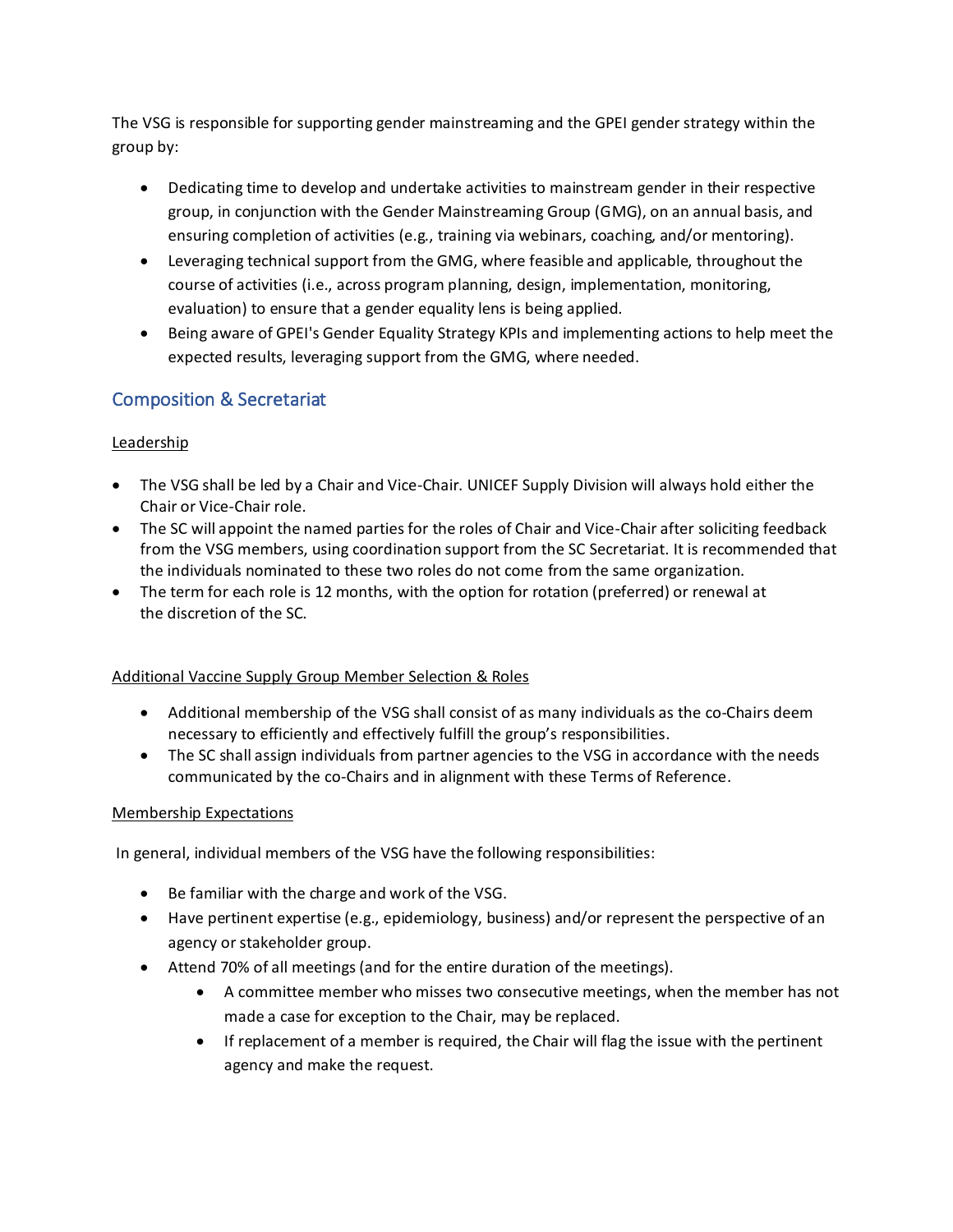- Be actively engaged at all meetings and provide relevant and focused comments (e.g., ensure that you have read circulated pre-read materials and have developed perspective on the topic area prior to attending the meeting).
- Dedicate time to participating in and/or leading work/activities, outside of planned meeting times.
	- The specific amount of time is to be estimated by the Chair and Vice-Chair and discussed with individual members at the start of the year but is generally expected to range from 10 to 20 hours/month.
- Demonstrate flexibility in unanimity building discussions and take different perspectives into account.
- Relay discussions and updates on work undertaken, back to the member's respective agency, to ensure coordinated efforts across GPEI and the agency (e.g., to minimize duplicative activities).
- Efforts will be made to guarantee gender balanced representation of members (ideally 50% women and 50% men) and to alternate among different level positions (to avoid appointing only junior positions).
- All core members will be offered additional gender training opportunities according to their needs/competencies.

For groups that have distinguished Core Members vs. Non-Core Members in their respective TOR:

- For Core Members, the above applies.
- For Non-Core Members (i.e., Supplementary or Liaison Roles), the Chair determines the responsibilities.

For partner agencies that propose individual member names to serve on the VSG, the above must be taken into consideration. The recommendation is to discuss capacity with the potential candidate, prior to a proposal to serve on the VSG.

### Secretariat Selection & Role

- The Secretariat role shall be determined by the Chair.
- There shall be one individual designated as the primary contact for the Secretariat, regardless of how many individuals actively work to support the VSG in its activities.
- The Secretariat supports the VSG with the following, as needed:
	- o Facilitating work in collaboration with the Chair and Vice-Chair;
		- o Scheduling meetings;
		- o Planning logistics;
		- o Compiling agendas;
		- $\circ$  Distributing meeting materials (pre-reads and post-discussion), including meeting minutes;
		- $\circ$  Tracking action items and coordinating on progress to closure of action items;
		- $\circ$  Scheduling and preparing progress reports, in conjunction with the Chair and Vice-Chair;
		- o Coordinating with other groups; and
		- $\circ$  Maintaining responsibility for relevant documents (e.g., knowledge management / information management/online portal for sharing materials).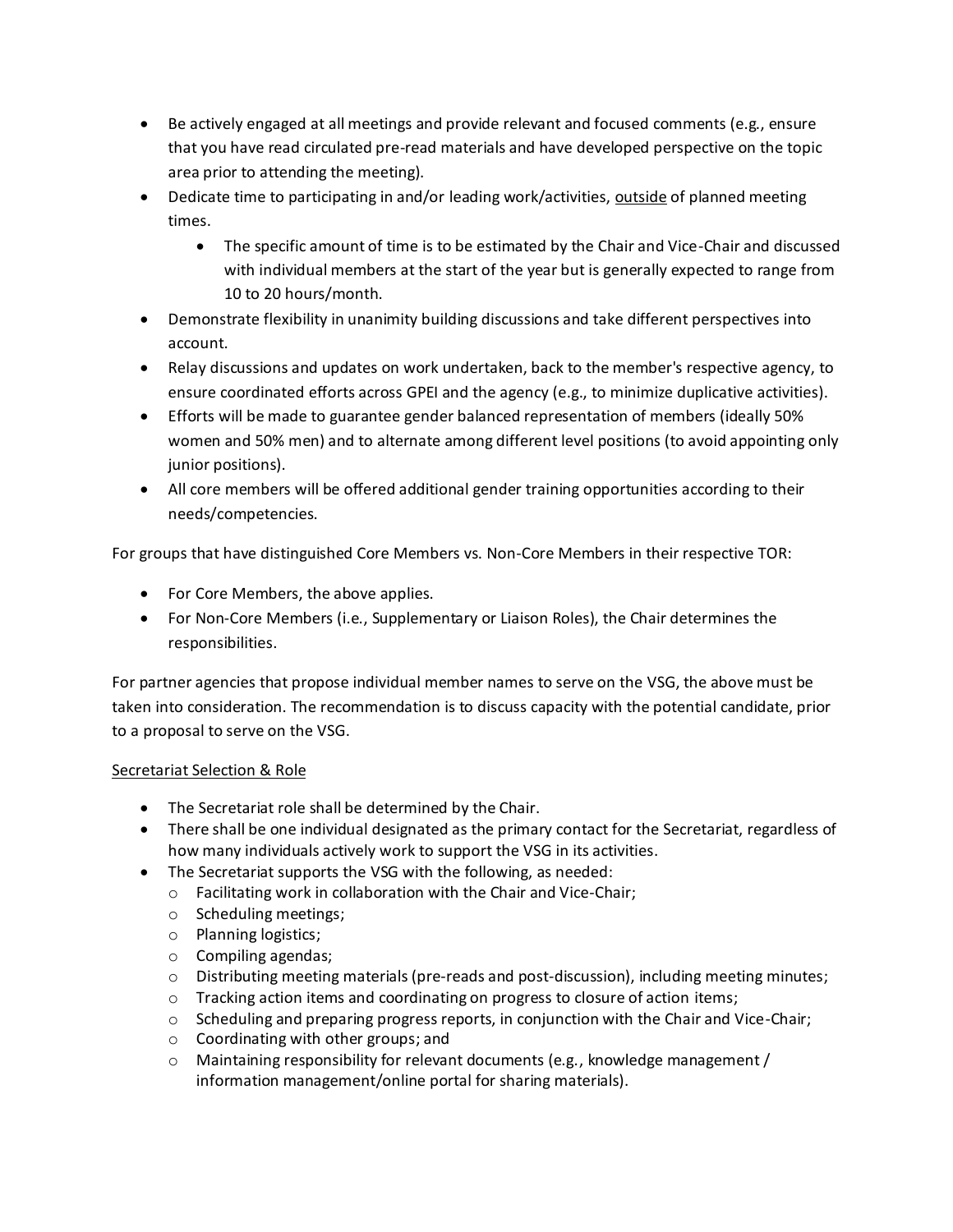# Accountability

#### Accountability

- The VSG is accountable to the SC via the EMU.
- Individual VSG Members serve in their roles at the nomination of the SC and the VSG Co-Chairs.

#### Reporting

- The VSG, led by the Co-Chairs, shall report progress against key performance indicators to the SC on a quarterly basis and as requested by the EMU; or ad hoc based on urgency for guidance or decision making.
- In coordination with the EMU, the VSG shall also contribute to status reports for the POB as requested.

#### Decision-Making

- Unanimity is the ideal for all decisions made by the VSG and should be pursued wherever possible.
- If unanimity cannot be reached, a majority vote will be the deciding factor. Each agency stipulated in the TOR with voting rights (e.g., core member) gets one vote.
- If a majority vote cannot be reached, the Chair of VSG will escalate to the EMU. The EMU will determine the appropriate next step on the escalation path (e.g., mediation attempt, escalation to SC).
- For decisions with significant strategic impact, if a member dissents with a particular decision, escalation may be made to the EMU. The EMU decides whether a further review is required by the SC, on a case-by-case basis; if escalated to SC, their decision will be final.

# Rhythm of Business

### Meeting Scheduling & Participation

• The VSG will meet quarterly. Additional ad hoc teleconferences will be arranged by the Secretariat as required.

#### Interdependencies/collaboration

The VSG operates in collaboration with and depends on input from the research and analytics group and ad-hoc preventive SIA group under EMU, as well as the FMG and Regional Groups. Furthermore, a close collaboration and alignment is required with the certification work stream to ensure alignment across plans, to allow for sufficient lead times in case of changes in demand (preferably 18 months).

### TOR Ratification

- By February 28, 2022, this TOR is to be reviewed by the Chair and Vice-Chair; this timing equates to ~6 months after initial ratification by the SC.
- Post-February 28, 2022, this TOR is to be reviewed by the Chair and Vice-Chair, on an annual basis, at minimum.